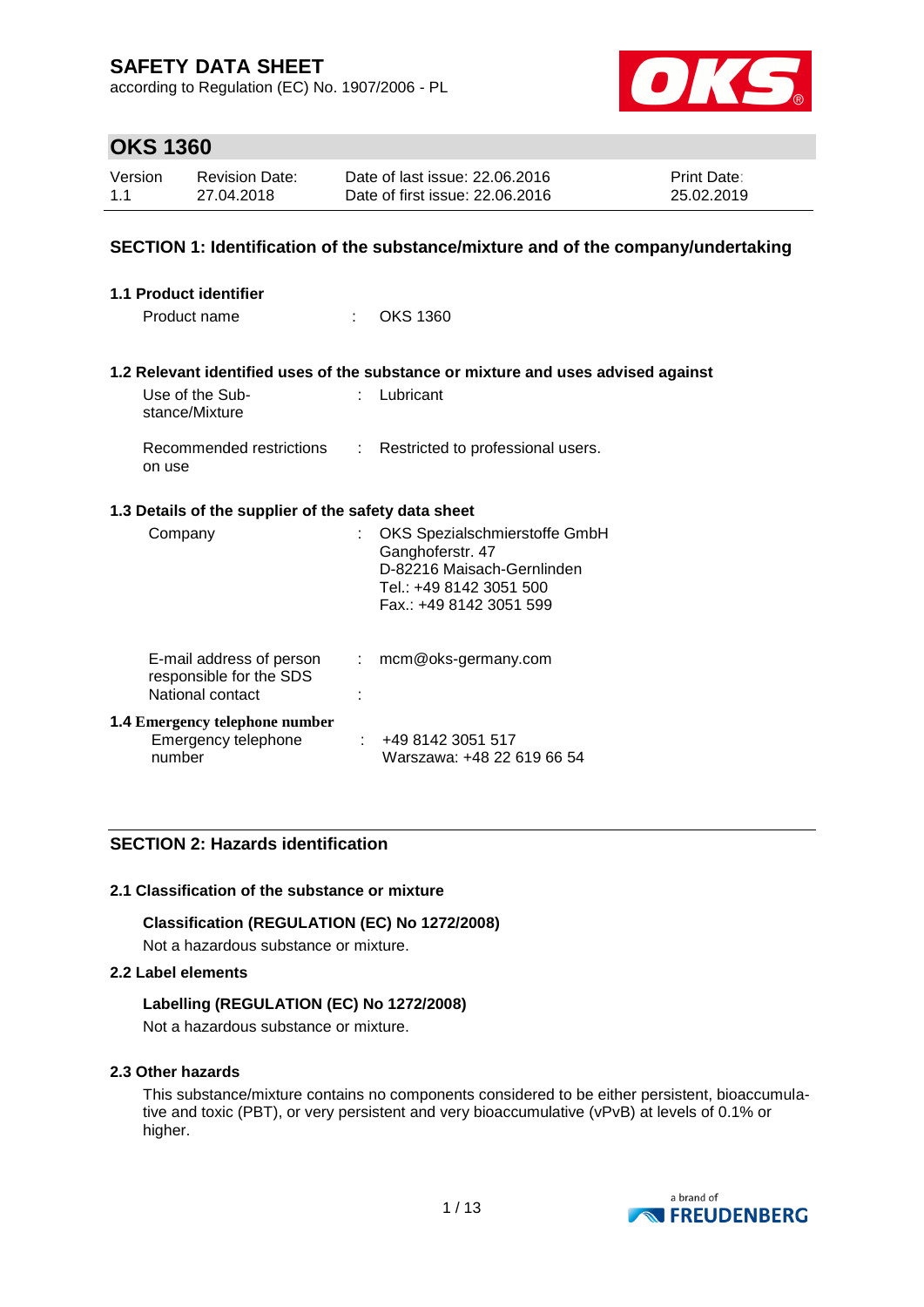according to Regulation (EC) No. 1907/2006 - PL



### **OKS 1360**

| Version | <b>Revision Date:</b> | Date of last issue: 22,06,2016  | <b>Print Date:</b> |
|---------|-----------------------|---------------------------------|--------------------|
| 1.1     | 27.04.2018            | Date of first issue: 22,06,2016 | 25.02.2019         |

### **SECTION 3: Composition/information on ingredients**

#### **3.1 Substances**

Chemical nature  $\qquad \qquad$ : silicone oil

#### **Hazardous components**

Remarks : No hazardous ingredients

### **SECTION 4: First aid measures**

| 4.1 Description of first aid measures |                                                                                                                                                                                                      |
|---------------------------------------|------------------------------------------------------------------------------------------------------------------------------------------------------------------------------------------------------|
| If inhaled                            | Remove person to fresh air. If signs/symptoms continue, get<br>medical attention.<br>Keep patient warm and at rest.<br>If breathing is irregular or stopped, administer artificial respira-<br>tion. |
| In case of skin contact               | Remove contaminated clothing. If irritation develops, get med-<br>ical attention.<br>In case of contact, immediately flush skin with plenty of water.                                                |
| In case of eye contact                | Rinse immediately with plenty of water, also under the eyelids,<br>for at least 10 minutes.<br>If eye irritation persists, consult a specialist.                                                     |
| If swallowed                          | Move the victim to fresh air.<br>Do NOT induce vomiting.<br>Rinse mouth with water.                                                                                                                  |

#### **4.2 Most important symptoms and effects, both acute and delayed**

| Symptoms | No information available. |
|----------|---------------------------|
|----------|---------------------------|

Risks : None known.

### **4.3 Indication of any immediate medical attention and special treatment needed**

Treatment : No information available.

### **SECTION 5: Firefighting measures**

#### **5.1 Extinguishing media**

Suitable extinguishing media : Use water spray, alcohol-resistant foam, dry chemical or carbon dioxide.

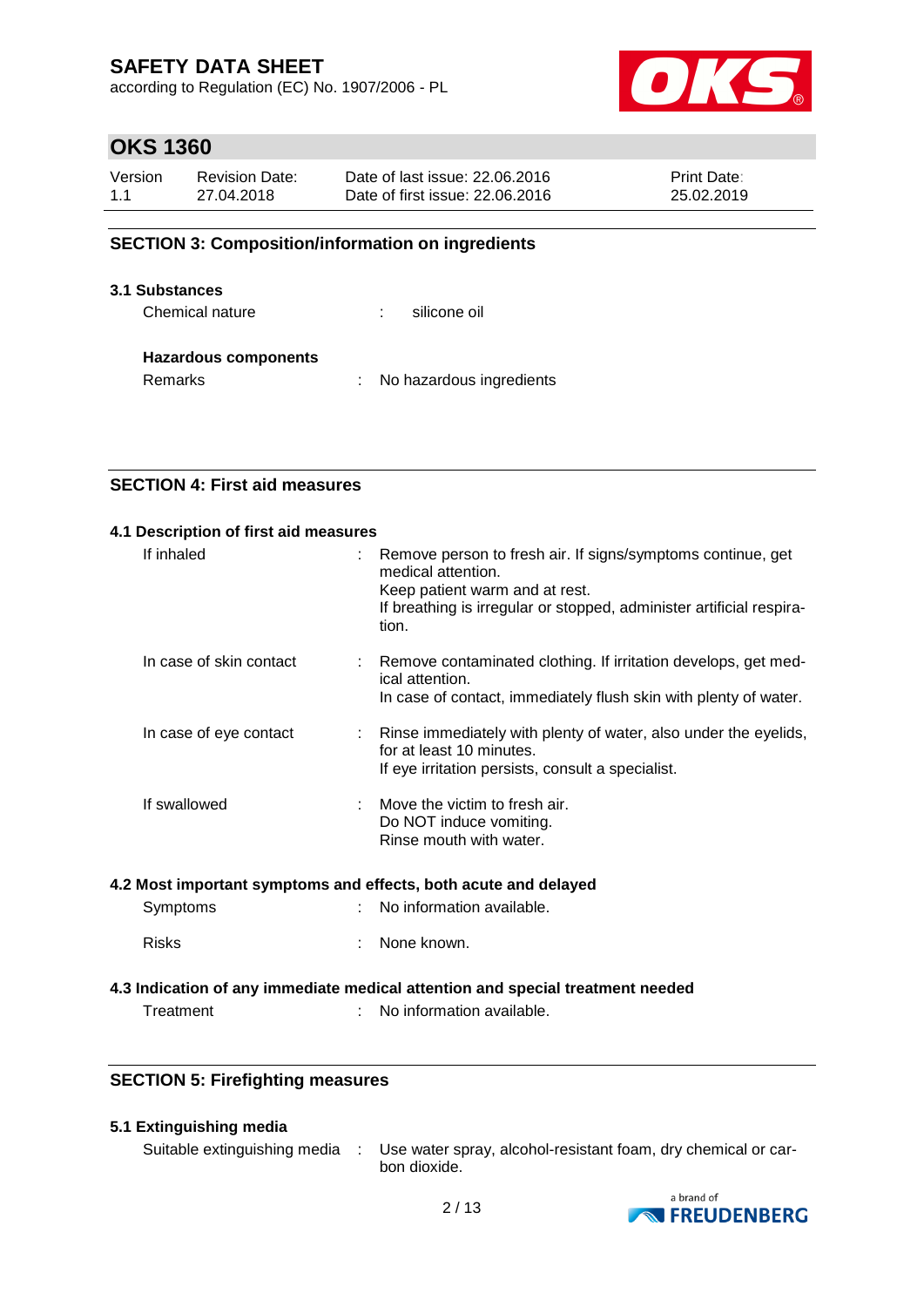according to Regulation (EC) No. 1907/2006 - PL



# **OKS 1360**

| Version<br>1.1 | <b>Revision Date:</b><br>27.04.2018                       | Date of last issue: 22.06.2016<br>Date of first issue: 22.06.2016                                                                                                                                                                                                | Print Date:<br>25.02.2019 |
|----------------|-----------------------------------------------------------|------------------------------------------------------------------------------------------------------------------------------------------------------------------------------------------------------------------------------------------------------------------|---------------------------|
| media          | Unsuitable extinguishing                                  | : High volume water jet                                                                                                                                                                                                                                          |                           |
|                | 5.2 Special hazards arising from the substance or mixture |                                                                                                                                                                                                                                                                  |                           |
| fighting       |                                                           | Specific hazards during fire- : Fire may cause evolution of:<br>Carbon oxides<br>Metal oxides                                                                                                                                                                    |                           |
|                | 5.3 Advice for firefighters                               |                                                                                                                                                                                                                                                                  |                           |
|                | Special protective equipment :<br>for firefighters        | In the event of fire, wear self-contained breathing apparatus.<br>Use personal protective equipment. In the case of respirable<br>dust and/or fumes, use self-contained breathing apparatus.<br>Exposure to decomposition products may be a hazard to<br>health. |                           |
|                | Further information                                       | Standard procedure for chemical fires.                                                                                                                                                                                                                           |                           |

### **SECTION 6: Accidental release measures**

|  |  |  | 6.1 Personal precautions, protective equipment and emergency procedures |
|--|--|--|-------------------------------------------------------------------------|
|--|--|--|-------------------------------------------------------------------------|

| Personal precautions                 | Evacuate personnel to safe areas.<br>Use personal protective equipment.<br>Refer to protective measures listed in sections 7 and 8.                                                                                      |
|--------------------------------------|--------------------------------------------------------------------------------------------------------------------------------------------------------------------------------------------------------------------------|
| <b>6.2 Environmental precautions</b> |                                                                                                                                                                                                                          |
| Environmental precautions            | : Try to prevent the material from entering drains or water<br>courses.<br>Prevent further leakage or spillage if safe to do so.<br>Local authorities should be advised if significant spillages<br>cannot be contained. |

### **6.3 Methods and material for containment and cleaning up**

| Methods for cleaning up | : Contain spillage, and then collect with non-combustible ab-    |
|-------------------------|------------------------------------------------------------------|
|                         | sorbent material, (e.g. sand, earth, diatomaceous earth, ver-    |
|                         | miculite) and place in container for disposal according to local |
|                         | / national regulations (see section 13).                         |

#### **6.4 Reference to other sections**

For personal protection see section 8.

### **SECTION 7: Handling and storage**

**7.1 Precautions for safe handling**

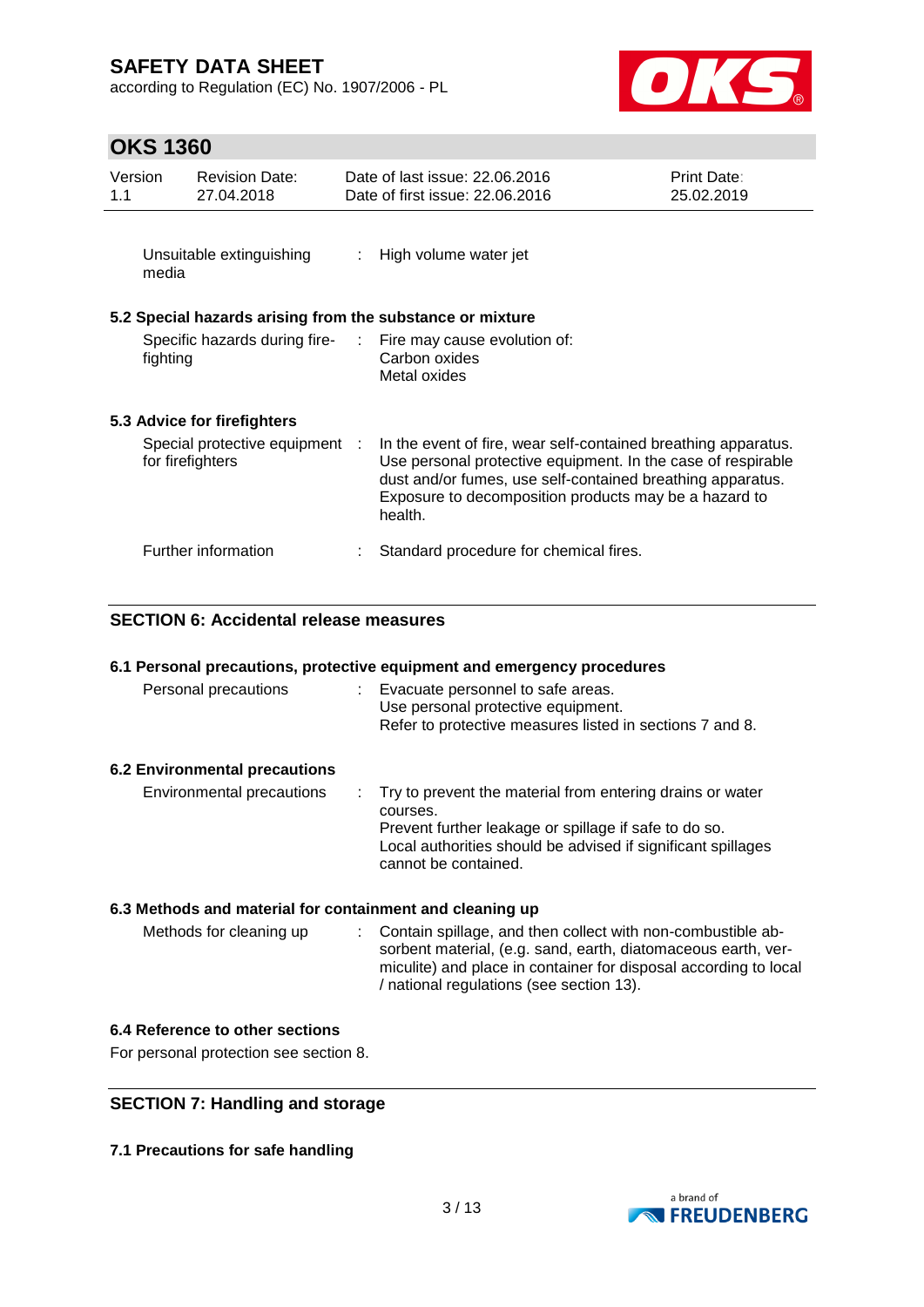according to Regulation (EC) No. 1907/2006 - PL



# **OKS 1360**

| Version<br>1.1                                   | <b>Revision Date:</b><br>27.04.2018 |    | Date of last issue: 22.06.2016<br>Date of first issue: 22.06.2016                                                                                                                                                                                                                                                              | Print Date:<br>25.02.2019 |
|--------------------------------------------------|-------------------------------------|----|--------------------------------------------------------------------------------------------------------------------------------------------------------------------------------------------------------------------------------------------------------------------------------------------------------------------------------|---------------------------|
|                                                  | Advice on safe handling             | ÷. | For personal protection see section 8.<br>Smoking, eating and drinking should be prohibited in the ap-<br>plication area.<br>Wash hands and face before breaks and immediately after<br>handling the product.                                                                                                                  |                           |
|                                                  | Hygiene measures                    |    | : Wash face, hands and any exposed skin thoroughly after<br>handling.                                                                                                                                                                                                                                                          |                           |
|                                                  |                                     |    | 7.2 Conditions for safe storage, including any incompatibilities                                                                                                                                                                                                                                                               |                           |
| Requirements for storage<br>areas and containers |                                     | ÷. | Store in original container. Keep container closed when not in<br>use. Keep in a dry, cool and well-ventilated place. Containers<br>which are opened must be carefully resealed and kept upright<br>to prevent leakage. Store in accordance with the particular<br>national regulations. Keep in properly labelled containers. |                           |
|                                                  | 7.3 Specific end use(s)             |    |                                                                                                                                                                                                                                                                                                                                |                           |
|                                                  | Specific use(s)                     |    | Consult the technical guidelines for the use of this sub-<br>stance/mixture.                                                                                                                                                                                                                                                   |                           |

#### **SECTION 8: Exposure controls/personal protection**

#### **8.1 Control parameters**

Contains no substances with occupational exposure limit values.

#### **8.2 Exposure controls**

#### **Engineering measures**

Maintain air concentrations below occupational exposure standards.

| Personal protective equipment                   |                                                                                                                                                                                                                                                                                                                                                                        |
|-------------------------------------------------|------------------------------------------------------------------------------------------------------------------------------------------------------------------------------------------------------------------------------------------------------------------------------------------------------------------------------------------------------------------------|
| Eye protection                                  | Safety glasses with side-shields conforming to EN166                                                                                                                                                                                                                                                                                                                   |
| Hand protection<br>Material<br>Protective index | : Nitrile rubber<br>: Class 1                                                                                                                                                                                                                                                                                                                                          |
| Remarks                                         | For prolonged or repeated contact use protective gloves. The<br>selected protective gloves have to satisfy the specifications of<br>EU Directive 89/686/EEC and the standard EN 374 derived<br>from it. The break through time depends amongst other<br>things on the material, the thickness and the type of glove<br>and therefore has to be measured for each case. |
| Respiratory protection                          | Not required; except in case of aerosol formation.                                                                                                                                                                                                                                                                                                                     |
| Filter type                                     | Filter type A-P                                                                                                                                                                                                                                                                                                                                                        |
| Protective measures                             | The type of protective equipment must be selected according                                                                                                                                                                                                                                                                                                            |

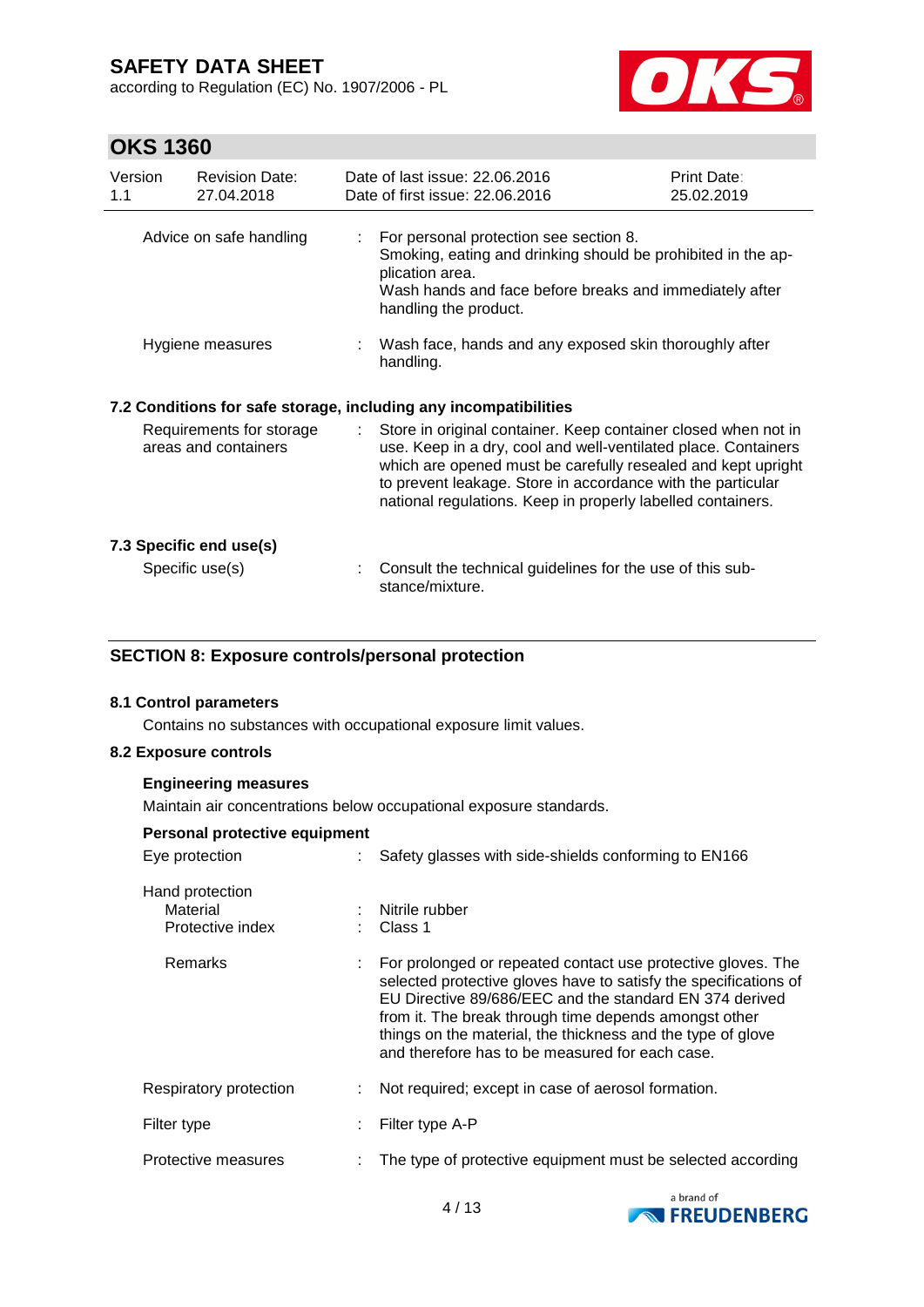according to Regulation (EC) No. 1907/2006 - PL



# **OKS 1360**

| Version | <b>Revision Date:</b> | Date of last issue: 22.06.2016                                                                                                                                                                                                                 | <b>Print Date:</b> |
|---------|-----------------------|------------------------------------------------------------------------------------------------------------------------------------------------------------------------------------------------------------------------------------------------|--------------------|
| 1.1     | 27.04.2018            | Date of first issue: 22.06.2016                                                                                                                                                                                                                | 25.02.2019         |
|         |                       | to the concentration and amount of the dangerous substance<br>at the specific workplace.<br>Choose body protection in relation to its type, to the concen-<br>tration and amount of dangerous substances, and to the spe-<br>cific work-place. |                    |

### **SECTION 9: Physical and chemical properties**

#### **9.1 Information on basic physical and chemical properties**

| Appearance                          |                           | liquid                                |
|-------------------------------------|---------------------------|---------------------------------------|
| Colour                              |                           | colourless                            |
| Odour                               |                           | odourless                             |
| <b>Odour Threshold</b>              | ÷                         | No data available                     |
|                                     |                           |                                       |
| рH                                  | $\mathbb{R}^{\mathbb{Z}}$ | 7                                     |
| Melting point/freezing point        | t.                        | -55 °C                                |
| Boiling point/boiling range         | t.                        | No data available                     |
| Flash point                         | ł.                        | >250 °C<br>Method: ISO 2592, open cup |
| Evaporation rate                    | ÷.                        | No data available                     |
| Flammability (solid, gas)           | ÷.                        | Not applicable                        |
| Upper explosion limit               | t.                        | No data available                     |
| Lower explosion limit               | t,                        | No data available                     |
| Vapour pressure                     | ÷                         | < 0,001 hPa (20 $^{\circ}$ C)         |
| Relative vapour density             |                           | No data available                     |
| Density                             | ÷                         | 0,96 g/cm3<br>(20 °C)                 |
| <b>Bulk density</b>                 |                           | No data available                     |
| Solubility(ies)<br>Water solubility | t                         | insoluble                             |
| Solubility in other solvents        | ÷                         | No data available                     |

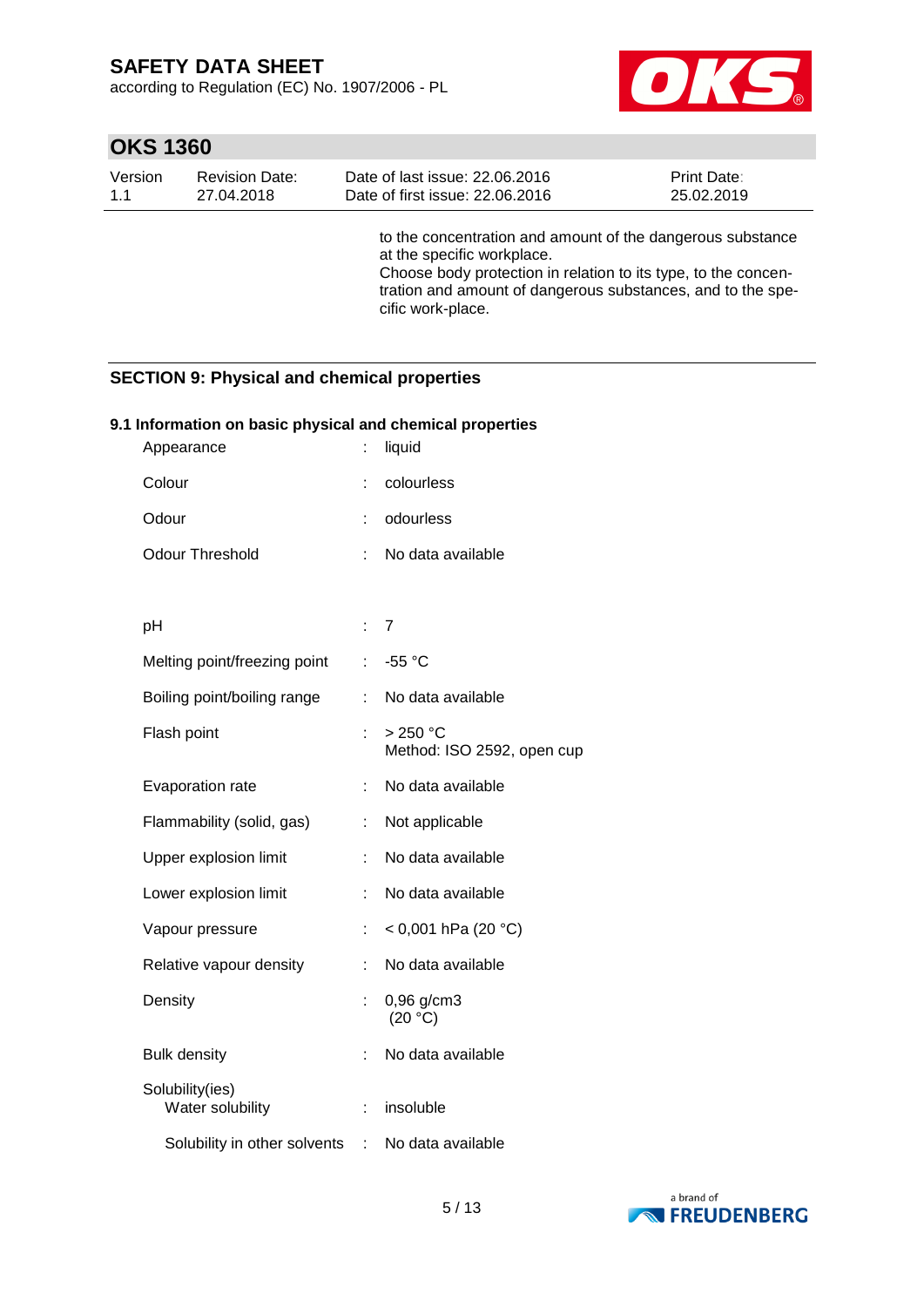according to Regulation (EC) No. 1907/2006 - PL



# **OKS 1360**

| Version<br>1.1 |               | <b>Revision Date:</b><br>27.04.2018        |                           | Date of last issue: 22.06.2016<br>Date of first issue: 22.06.2016 | Print Date:<br>25.02.2019 |
|----------------|---------------|--------------------------------------------|---------------------------|-------------------------------------------------------------------|---------------------------|
|                |               | Partition coefficient: n-<br>octanol/water | ÷                         | No data available                                                 |                           |
|                |               | Auto-ignition temperature                  | ÷                         | 395 °C                                                            |                           |
|                |               | Decomposition temperature                  | ÷                         | $>250$ °C                                                         |                           |
|                | Viscosity     | Viscosity, dynamic                         | ÷                         | No data available                                                 |                           |
|                |               | Viscosity, kinematic                       | $\mathbb{R}^{\mathbb{Z}}$ | 50 mm2/s (25 °C)                                                  |                           |
|                |               | <b>Explosive properties</b>                |                           | Not explosive                                                     |                           |
|                |               | Oxidizing properties                       |                           | No data available                                                 |                           |
|                |               | 9.2 Other information                      |                           |                                                                   |                           |
|                |               | Sublimation point                          | ÷                         | No data available                                                 |                           |
|                | Self-ignition |                                            |                           | No data available                                                 |                           |

### **SECTION 10: Stability and reactivity**

# **10.1 Reactivity** No hazards to be specially mentioned. **10.2 Chemical stability** Stable under normal conditions. **10.3 Possibility of hazardous reactions** Hazardous reactions : No dangerous reaction known under conditions of normal use. **10.4 Conditions to avoid** Conditions to avoid : No conditions to be specially mentioned. **10.5 Incompatible materials** Materials to avoid : No materials to be especially mentioned. **10.6 Hazardous decomposition products** Hazardous decomposition  $\qquad : \qquad$  >150 °C small quantities of formaldehyde may be formed. products

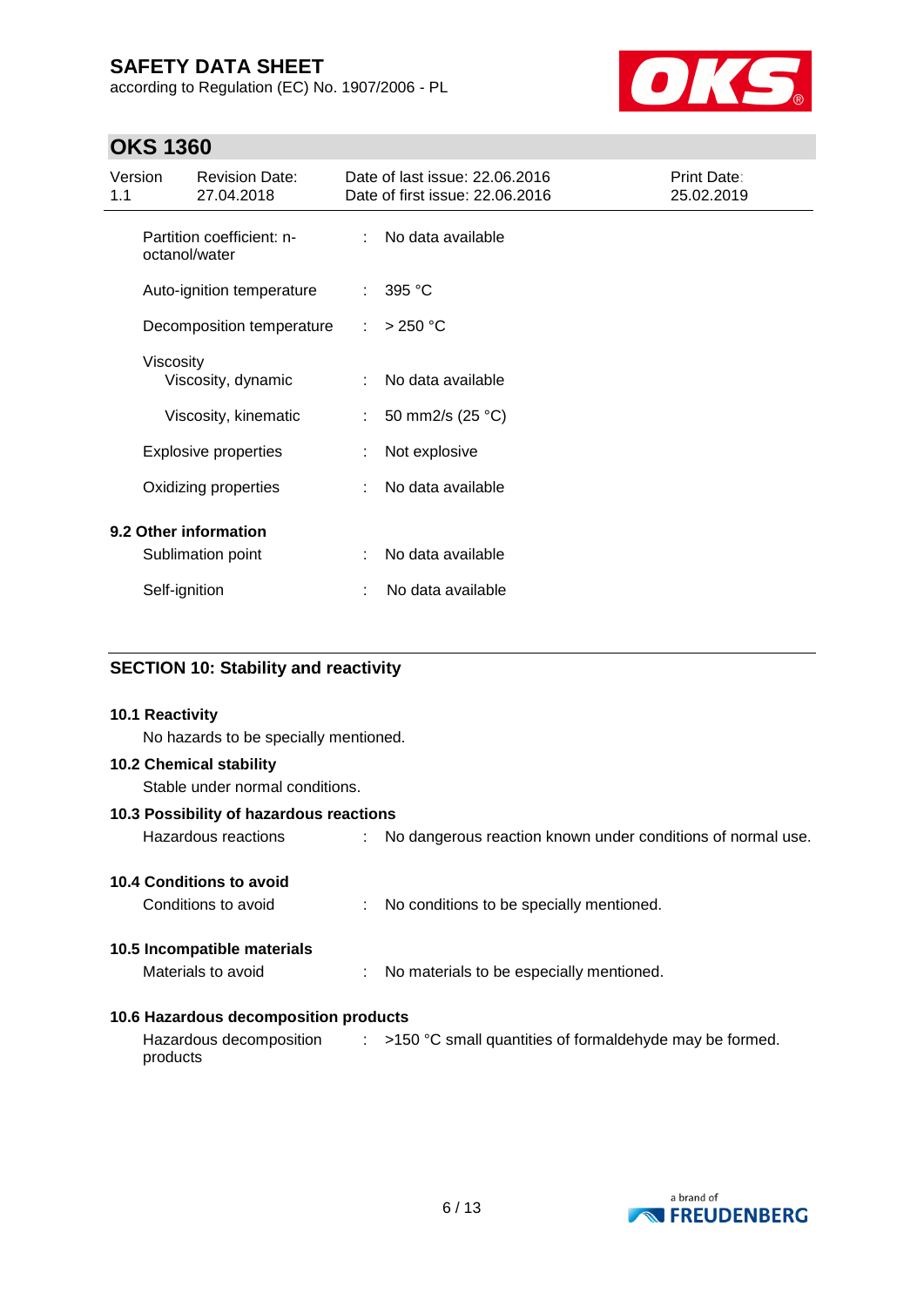according to Regulation (EC) No. 1907/2006 - PL



# **OKS 1360**

| Version | <b>Revision Date:</b> | Date of last issue: 22,06,2016  | <b>Print Date:</b> |
|---------|-----------------------|---------------------------------|--------------------|
| 1.1     | 27.04.2018            | Date of first issue: 22.06.2016 | 25.02.2019         |

#### **SECTION 11: Toxicological information**

#### **11.1 Information on toxicological effects**

**Acute toxicity**

#### **Product:**

| Acute oral toxicity       | : Remarks: This information is not available. |
|---------------------------|-----------------------------------------------|
| Acute inhalation toxicity | : Remarks: This information is not available. |
| Acute dermal toxicity     | : Remarks: This information is not available. |

#### **Skin corrosion/irritation**

#### **Product:**

Remarks: This information is not available.

#### **Serious eye damage/eye irritation**

#### **Product:**

Remarks: This information is not available.

#### **Respiratory or skin sensitisation**

#### **Product:**

Remarks: This information is not available.

#### **Germ cell mutagenicity**

#### **Product:**

| Genotoxicity in vitro | Remarks: No data available |
|-----------------------|----------------------------|
| Genotoxicity in vivo  | Remarks: No data available |

#### **Carcinogenicity**

**Product:** Remarks: No data available

#### **Reproductive toxicity**

#### **Product:**

| Effects on fertility               | Remarks: No data available |
|------------------------------------|----------------------------|
| Effects on foetal develop-<br>ment | Remarks: No data available |

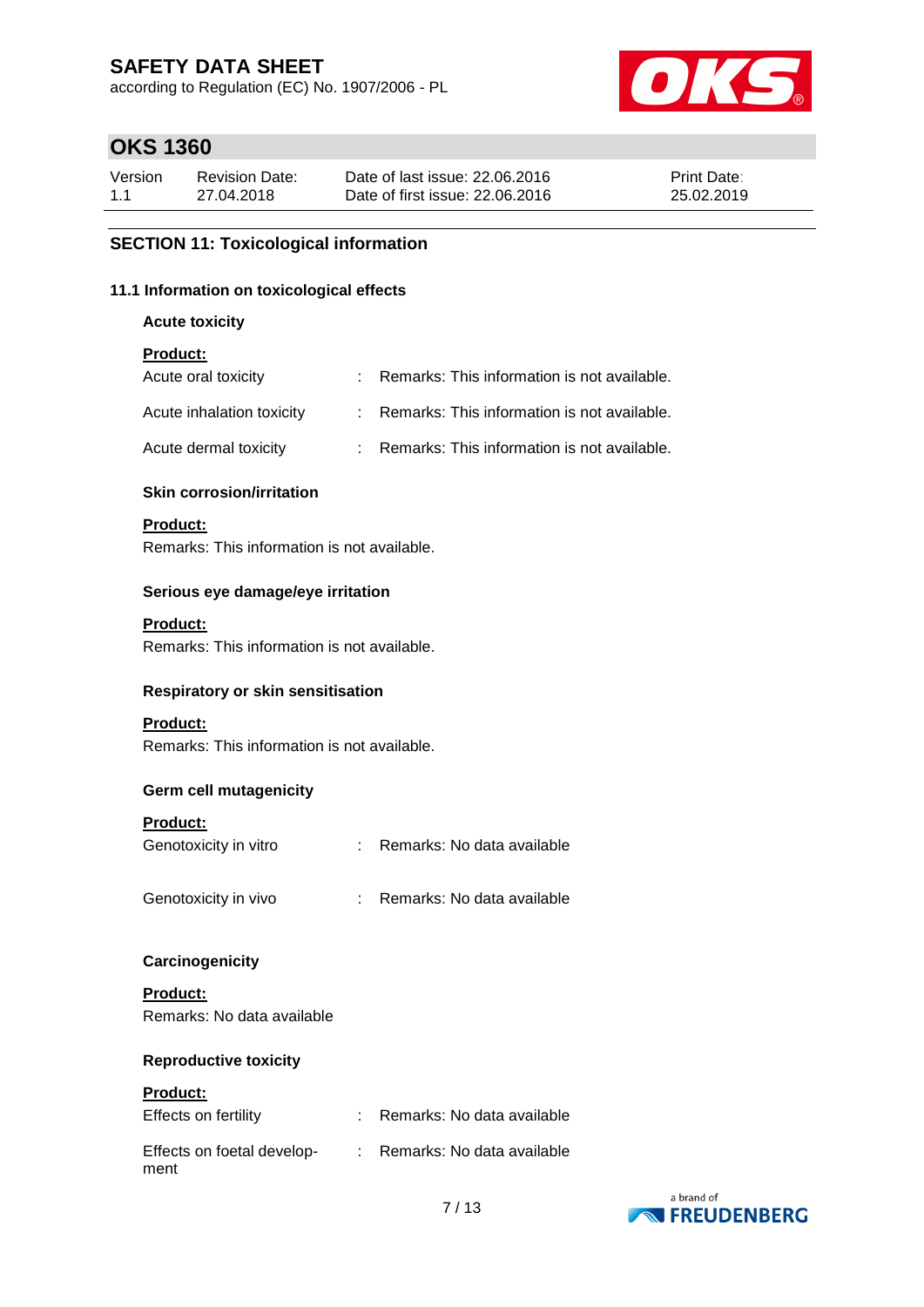according to Regulation (EC) No. 1907/2006 - PL



### **OKS 1360**

| Version | Revision Date: | Date of last issue: 22,06,2016  | <b>Print Date:</b> |
|---------|----------------|---------------------------------|--------------------|
| 1.1     | 27.04.2018     | Date of first issue: 22.06.2016 | 25.02.2019         |

#### **Repeated dose toxicity**

#### **Product:**

Remarks: This information is not available.

#### **Aspiration toxicity**

#### **Product:**

This information is not available.

#### **Further information**

#### **Product:**

Remarks: Information given is based on data on the components and the toxicology of similar products.

### **SECTION 12: Ecological information**

#### **12.1 Toxicity**

|  |  | Product: |  |  |  |
|--|--|----------|--|--|--|
|--|--|----------|--|--|--|

| Toxicity to fish                                                                    |   | : Remarks: No data available |
|-------------------------------------------------------------------------------------|---|------------------------------|
| Toxicity to daphnia and other : Remarks: No data available<br>aquatic invertebrates |   |                              |
| Toxicity to algae                                                                   |   | : Remarks: No data available |
| Toxicity to microorganisms                                                          | ÷ | Remarks: No data available   |

#### **12.2 Persistence and degradability**

#### **Product:**

| Biodegradability                                                 | Remarks: No data available |
|------------------------------------------------------------------|----------------------------|
| Physico-chemical removabil- : Remarks: No data available<br>∣it∨ |                            |

#### **12.3 Bioaccumulative potential**

#### **Product:**

| <b>Bioaccumulation</b> | Remarks: This substance is not considered to be persistent, |
|------------------------|-------------------------------------------------------------|
|                        | bioaccumulating and toxic (PBT).                            |
|                        | This substance is not considered to be very persistent and  |

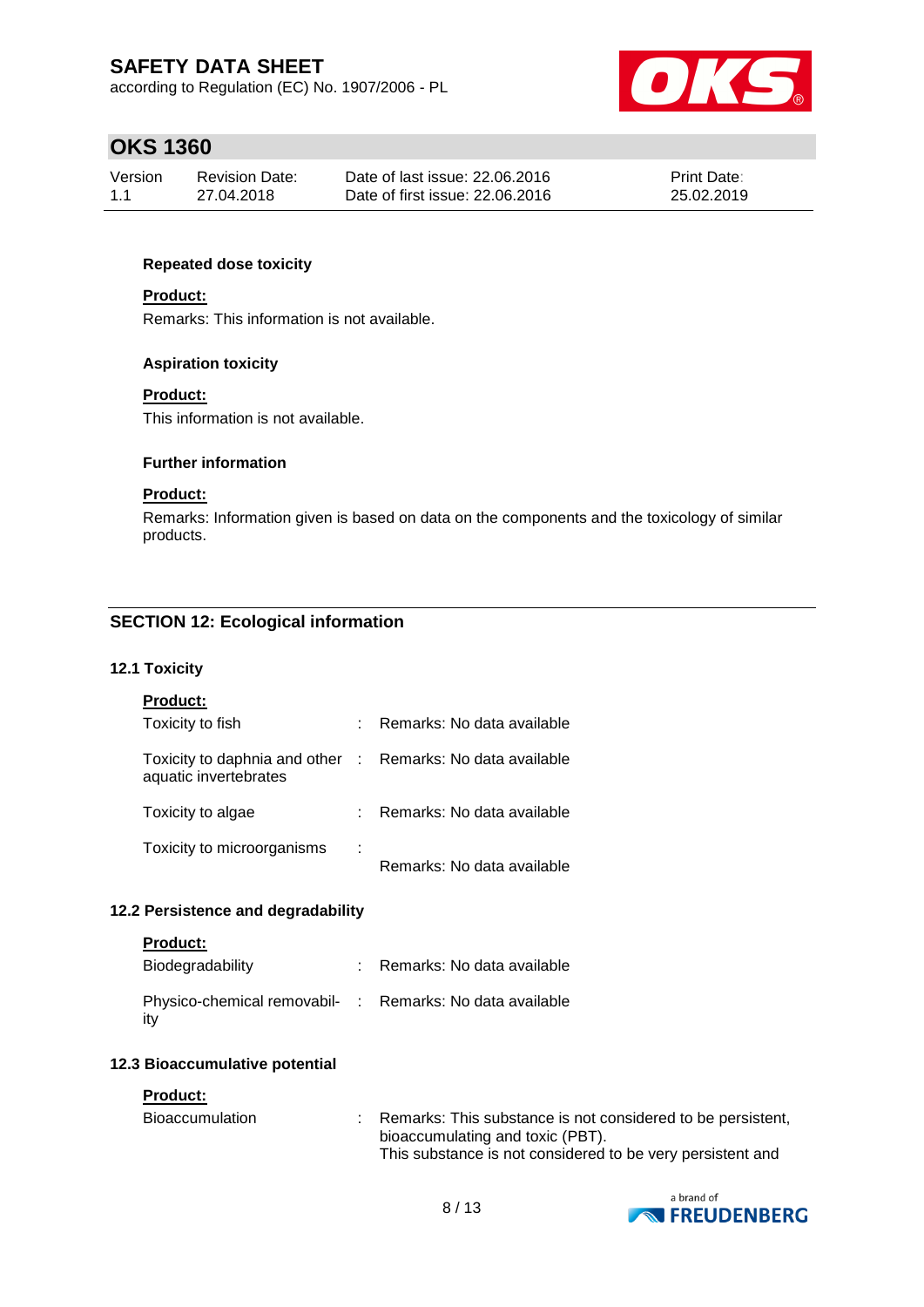according to Regulation (EC) No. 1907/2006 - PL



# **OKS 1360**

| Version<br>1.1                          | <b>Revision Date:</b><br>27.04.2018                |            | Date of last issue: 22.06.2016<br>Date of first issue: 22,06,2016                                                                                                                                          | Print Date:<br>25.02.2019 |  |  |
|-----------------------------------------|----------------------------------------------------|------------|------------------------------------------------------------------------------------------------------------------------------------------------------------------------------------------------------------|---------------------------|--|--|
|                                         |                                                    |            | very bioaccumulating (vPvB).                                                                                                                                                                               |                           |  |  |
|                                         | 12.4 Mobility in soil                              |            |                                                                                                                                                                                                            |                           |  |  |
|                                         | <b>Product:</b><br><b>Mobility</b>                 |            | Remarks: No data available                                                                                                                                                                                 |                           |  |  |
|                                         | Distribution among environ-<br>mental compartments | $\sim 100$ | Remarks: No data available                                                                                                                                                                                 |                           |  |  |
| 12.5 Results of PBT and vPvB assessment |                                                    |            |                                                                                                                                                                                                            |                           |  |  |
|                                         | <b>Product:</b>                                    |            |                                                                                                                                                                                                            |                           |  |  |
|                                         | Assessment                                         |            | This substance/mixture contains no components considered<br>to be either persistent, bioaccumulative and toxic (PBT), or<br>very persistent and very bioaccumulative (vPvB) at levels of<br>0.1% or higher |                           |  |  |
|                                         | 12.6 Other adverse effects                         |            |                                                                                                                                                                                                            |                           |  |  |
|                                         | <b>Product:</b>                                    |            |                                                                                                                                                                                                            |                           |  |  |
|                                         | Additional ecological infor-<br>mation             |            | : No information on ecology is available.                                                                                                                                                                  |                           |  |  |
|                                         | <b>SECTION 13: Disposal considerations</b>         |            |                                                                                                                                                                                                            |                           |  |  |

| 13.1 Waste treatment methods |                                                                                                        |
|------------------------------|--------------------------------------------------------------------------------------------------------|
| Product                      | : The product should not be allowed to enter drains, water<br>courses or the soil.                     |
|                              | Waste codes should be assigned by the user based on the<br>application for which the product was used. |
| Contaminated packaging       | : Empty containers can be landfilled, when in accordance with<br>the local regulations.                |

### **SECTION 14: Transport information**

| 14.1 UN number |                                     |
|----------------|-------------------------------------|
| ADR            | : Not regulated as a dangerous good |
| <b>IMDG</b>    | : Not regulated as a dangerous good |
| IATA           | : Not regulated as a dangerous good |
|                |                                     |

**14.2 UN proper shipping name**

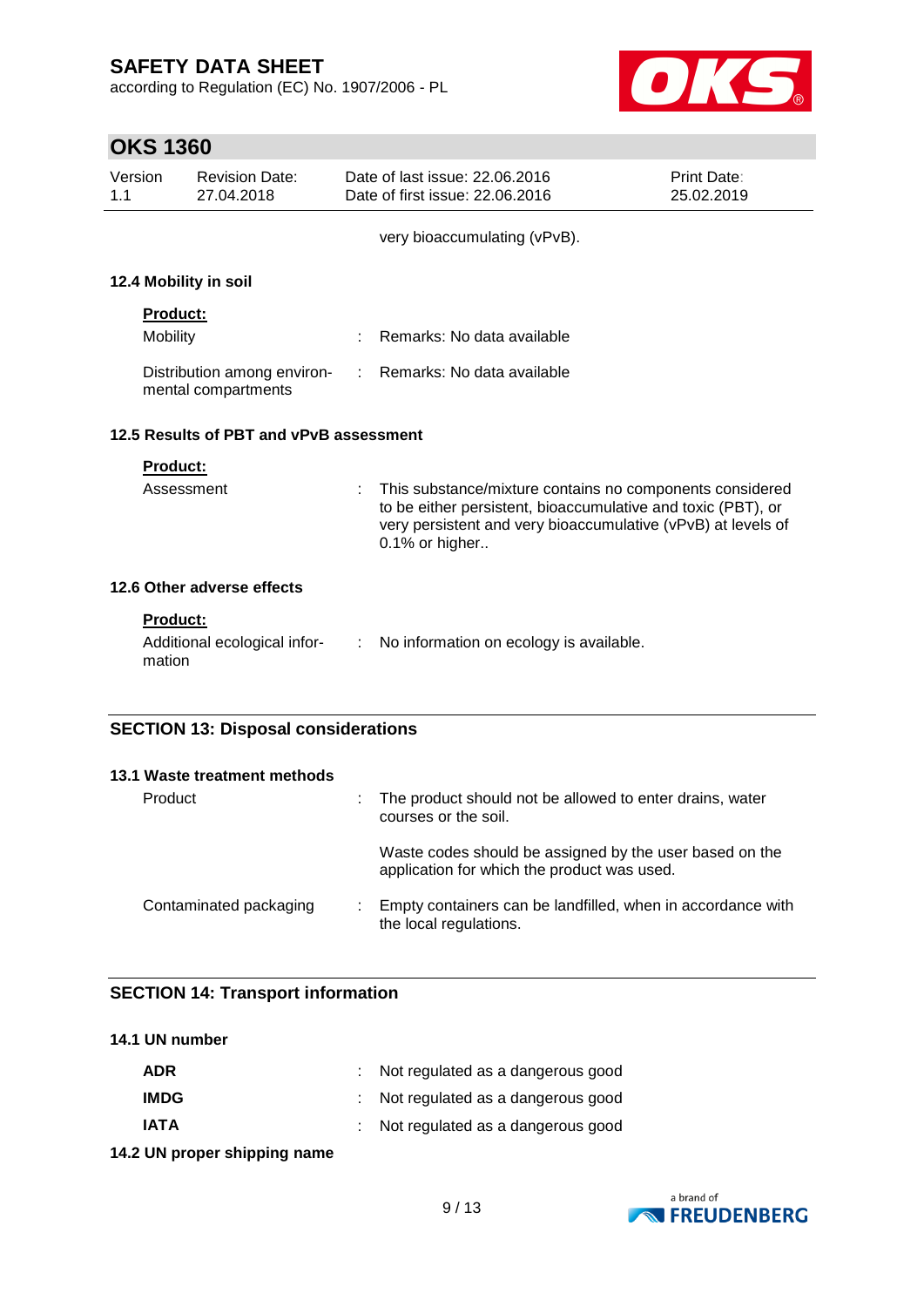according to Regulation (EC) No. 1907/2006 - PL



# **OKS 1360**

| Version<br>1.1                                                          |                | <b>Revision Date:</b><br>27.04.2018 |  | Date of last issue: 22.06.2016<br>Date of first issue: 22,06,2016 | Print Date:<br>25.02.2019 |
|-------------------------------------------------------------------------|----------------|-------------------------------------|--|-------------------------------------------------------------------|---------------------------|
|                                                                         |                |                                     |  |                                                                   |                           |
|                                                                         | <b>ADR</b>     |                                     |  | Not regulated as a dangerous good                                 |                           |
|                                                                         | <b>IMDG</b>    |                                     |  | Not regulated as a dangerous good                                 |                           |
|                                                                         | <b>IATA</b>    |                                     |  | Not regulated as a dangerous good                                 |                           |
| 14.3 Transport hazard class(es)                                         |                |                                     |  |                                                                   |                           |
|                                                                         | <b>ADR</b>     |                                     |  | Not regulated as a dangerous good                                 |                           |
|                                                                         | <b>IMDG</b>    |                                     |  | Not regulated as a dangerous good                                 |                           |
|                                                                         | <b>IATA</b>    |                                     |  | Not regulated as a dangerous good                                 |                           |
|                                                                         |                | 14.4 Packing group                  |  |                                                                   |                           |
|                                                                         | <b>ADR</b>     |                                     |  | Not regulated as a dangerous good                                 |                           |
|                                                                         | <b>IMDG</b>    |                                     |  | Not regulated as a dangerous good                                 |                           |
|                                                                         |                | <b>IATA (Cargo)</b>                 |  | Not regulated as a dangerous good                                 |                           |
|                                                                         |                | IATA (Passenger)                    |  | Not regulated as a dangerous good                                 |                           |
| <b>14.5 Environmental hazards</b>                                       |                |                                     |  |                                                                   |                           |
|                                                                         | <b>ADR</b>     |                                     |  | Not regulated as a dangerous good                                 |                           |
|                                                                         | <b>IMDG</b>    |                                     |  | Not regulated as a dangerous good                                 |                           |
|                                                                         |                | <b>IATA (Passenger)</b>             |  | Not regulated as a dangerous good                                 |                           |
|                                                                         |                | <b>IATA (Cargo)</b>                 |  | Not regulated as a dangerous good                                 |                           |
| 14.6 Special precautions for user                                       |                |                                     |  |                                                                   |                           |
| No special precautions required.                                        |                |                                     |  |                                                                   |                           |
| 14.7 Transport in bulk according to Annex II of Marpol and the IBC Code |                |                                     |  |                                                                   |                           |
|                                                                         | <b>Remarks</b> |                                     |  | Not applicable for product as supplied.                           |                           |

### **SECTION 15: Regulatory information**

#### **15.1 Safety, health and environmental regulations/legislation specific for the substance or mixture** REACH - Candidate List of Substances of Very High Concern for Authorisation (Article 59). : This product does not contain substances of very high concern (Regulation (EC) No 1907/2006 (REACH), Article 57). REACH - List of substances subject to authorisation (Annex XIV) : Not applicable Regulation (EC) No 1005/2009 on substances that deplete the ozone layer : Not applicable

Regulation (EC) No 850/2004 on persistent organic pollutants : Not applicable

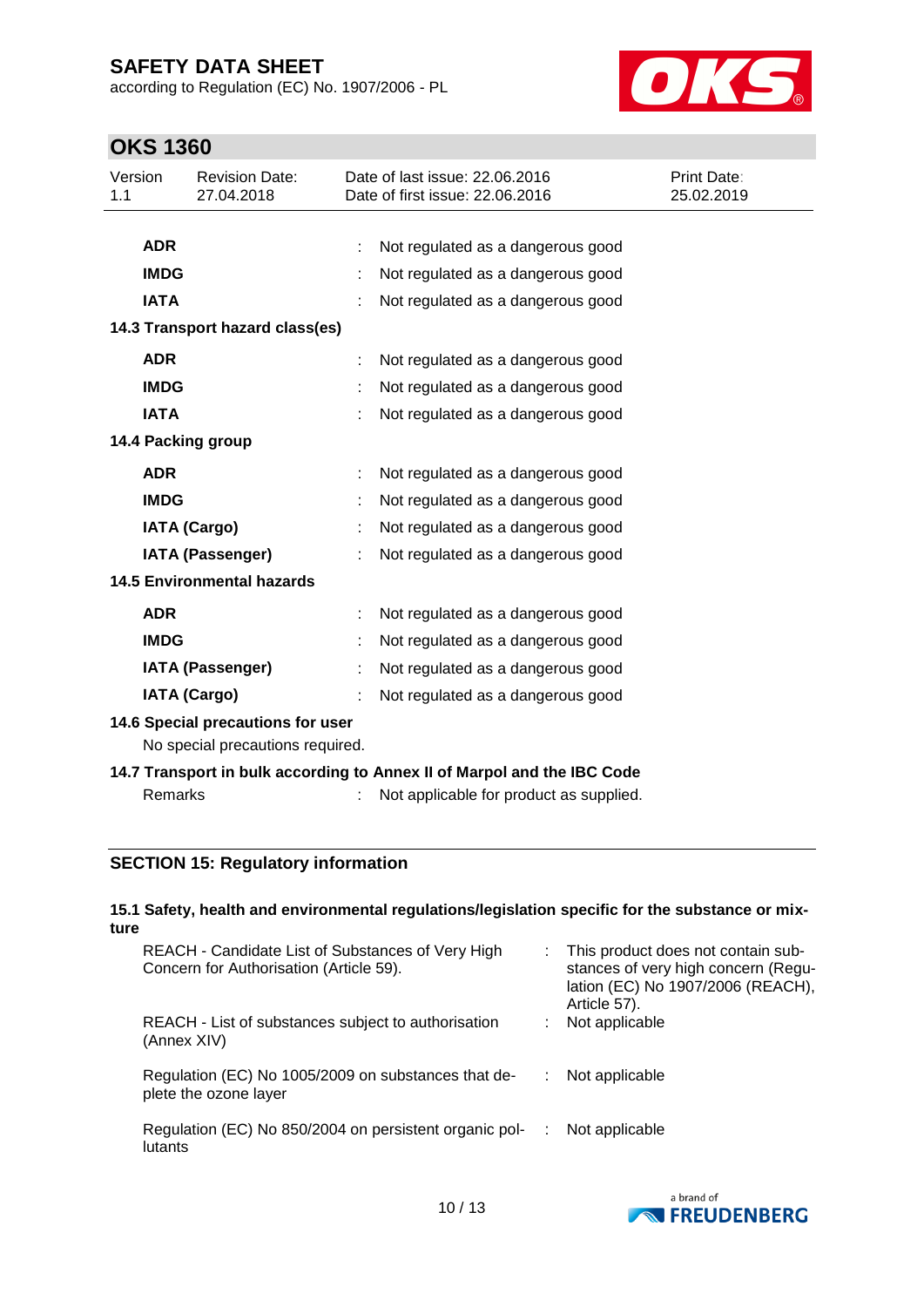according to Regulation (EC) No. 1907/2006 - PL



| <b>OKS 1360</b>    |                                                                                                                                                                              |                                                                                                                                                                                                                                                                                                                                                                                                                                                                                                                                                                                                                                                                                                                                                                                                                                                                                                                                                                                                                                                                                                                                                                                                                                                                                                                                                                                                                                                                                                                                                                                                                                                                                                                                                                                                                                                                                                                                                                                                                                                                                                                                                                                                                                                                                                                                                |                                                                                                |  |  |  |
|--------------------|------------------------------------------------------------------------------------------------------------------------------------------------------------------------------|------------------------------------------------------------------------------------------------------------------------------------------------------------------------------------------------------------------------------------------------------------------------------------------------------------------------------------------------------------------------------------------------------------------------------------------------------------------------------------------------------------------------------------------------------------------------------------------------------------------------------------------------------------------------------------------------------------------------------------------------------------------------------------------------------------------------------------------------------------------------------------------------------------------------------------------------------------------------------------------------------------------------------------------------------------------------------------------------------------------------------------------------------------------------------------------------------------------------------------------------------------------------------------------------------------------------------------------------------------------------------------------------------------------------------------------------------------------------------------------------------------------------------------------------------------------------------------------------------------------------------------------------------------------------------------------------------------------------------------------------------------------------------------------------------------------------------------------------------------------------------------------------------------------------------------------------------------------------------------------------------------------------------------------------------------------------------------------------------------------------------------------------------------------------------------------------------------------------------------------------------------------------------------------------------------------------------------------------|------------------------------------------------------------------------------------------------|--|--|--|
| Version<br>1.1     | <b>Revision Date:</b><br>27.04.2018                                                                                                                                          | Date of last issue: 22.06.2016<br>Date of first issue: 22.06.2016                                                                                                                                                                                                                                                                                                                                                                                                                                                                                                                                                                                                                                                                                                                                                                                                                                                                                                                                                                                                                                                                                                                                                                                                                                                                                                                                                                                                                                                                                                                                                                                                                                                                                                                                                                                                                                                                                                                                                                                                                                                                                                                                                                                                                                                                              | Print Date:<br>25.02.2019                                                                      |  |  |  |
|                    | of dangerous chemicals                                                                                                                                                       | Regulation (EC) No 649/2012 of the European Parlia-<br>t<br>ment and the Council concerning the export and import                                                                                                                                                                                                                                                                                                                                                                                                                                                                                                                                                                                                                                                                                                                                                                                                                                                                                                                                                                                                                                                                                                                                                                                                                                                                                                                                                                                                                                                                                                                                                                                                                                                                                                                                                                                                                                                                                                                                                                                                                                                                                                                                                                                                                              | Not applicable                                                                                 |  |  |  |
|                    | preparations and articles (Annex XVII)                                                                                                                                       | REACH - Restrictions on the manufacture, placing on<br>the market and use of certain dangerous substances,                                                                                                                                                                                                                                                                                                                                                                                                                                                                                                                                                                                                                                                                                                                                                                                                                                                                                                                                                                                                                                                                                                                                                                                                                                                                                                                                                                                                                                                                                                                                                                                                                                                                                                                                                                                                                                                                                                                                                                                                                                                                                                                                                                                                                                     | Not applicable                                                                                 |  |  |  |
|                    |                                                                                                                                                                              | accident hazards involving dangerous substances<br>Not applicable                                                                                                                                                                                                                                                                                                                                                                                                                                                                                                                                                                                                                                                                                                                                                                                                                                                                                                                                                                                                                                                                                                                                                                                                                                                                                                                                                                                                                                                                                                                                                                                                                                                                                                                                                                                                                                                                                                                                                                                                                                                                                                                                                                                                                                                                              | Seveso II - Directive 2003/105/EC amending Council Directive 96/82/EC on the control of major- |  |  |  |
|                    | Seveso III: Directive 2012/18/EU of the European Parliament and of the Council on the control of<br>major-accident hazards involving dangerous substances.<br>Not applicable |                                                                                                                                                                                                                                                                                                                                                                                                                                                                                                                                                                                                                                                                                                                                                                                                                                                                                                                                                                                                                                                                                                                                                                                                                                                                                                                                                                                                                                                                                                                                                                                                                                                                                                                                                                                                                                                                                                                                                                                                                                                                                                                                                                                                                                                                                                                                                |                                                                                                |  |  |  |
|                    | Volatile organic compounds                                                                                                                                                   | ÷<br>emissions (integrated pollution prevention and control)<br>Remarks: Not applicable                                                                                                                                                                                                                                                                                                                                                                                                                                                                                                                                                                                                                                                                                                                                                                                                                                                                                                                                                                                                                                                                                                                                                                                                                                                                                                                                                                                                                                                                                                                                                                                                                                                                                                                                                                                                                                                                                                                                                                                                                                                                                                                                                                                                                                                        | Directive 2010/75/EU of 24 November 2010 on industrial                                         |  |  |  |
| amended).<br>208). | Other regulations:<br>Dz. U. 2015, item 1203).<br>tion to technical progress (ATP 1-7).<br>No. 0 pos 817).                                                                   | Act of 25 February 2011 on the Chemical Substances and Their Mixtures (consolidated text<br>Regulation (EC) No 1272/2008 of the European Parliament and of the Council of 16 December<br>2008 on classification, labelling and packaging of substances and mixtures, amending and<br>repealing Directives 67/548/EEC and 1999/45/EC, and amending Regulation (EC) No<br>1907/2006 (Official Journal of the European Union L 353 from 31.12.2008) with further adapta-<br>Regulation (EC) No 1907/2006 of the European Parliament and of the Council of 18 December<br>2006 concerning the Registration, Evaluation, Authorisation and Restriction of Chemicals<br>(REACH), establishing a European Chemicals Agency, amending Directive 1999/45/EC and<br>repealing Council Regulation (EEC) No 793/93 and Commission Regulation (EC) No 1488/94<br>as well as Council Directive 76/769/EEC and Commission Directives 91/155/EEC, 93/67/EEC,<br>93/105/EC and 2000/21/EC (Official Journal of the European Union L 396 from 30.12.2006, as<br>Commission Regulation (EU) 2015/830 of 28 May 2015 amending Regulation (EC) No<br>1907/2006 of the European Parliament and of the Council on the Registration, Evaluation, Au-<br>thorisation and Restriction of Chemicals (REACH)<br>Ordinance of the Minister of Health of 10 August 2012 concerning the criteria and procedure of<br>classification of chemical substances and their mixtures (consolidated text Dz. U. of 2015., pos.<br>Ordinance of the Minister of Economy, Labour and Social Policy of 21st December 2005 con-<br>cerning the basic requirements for personal protective equipment (Dz. U. Nr. 259, item 2173).<br>Ordinance of the Minister of Labour and Social Policy of 6th June 2014 concerning the highest<br>allowable concentrations and levels of the agents harmful for health in the workplace (OJ 2014<br>Ordinance of the Minister of Health of 2nd February 2011 concerning tests and measurement<br>of agents harmful for health in the workplace (Dz. U. Nr. 33, item 166).<br>Ordinance of the Minister of Health of 30th December 2004 on the health and safety of workers<br>related to chemical agents at work (Dz. U. from 2005, Nr. 11, item 86, as amended).<br>Act of 14 December 2012. on Waste (Journal of Laws of 2013. pos. 21, as amended). |                                                                                                |  |  |  |

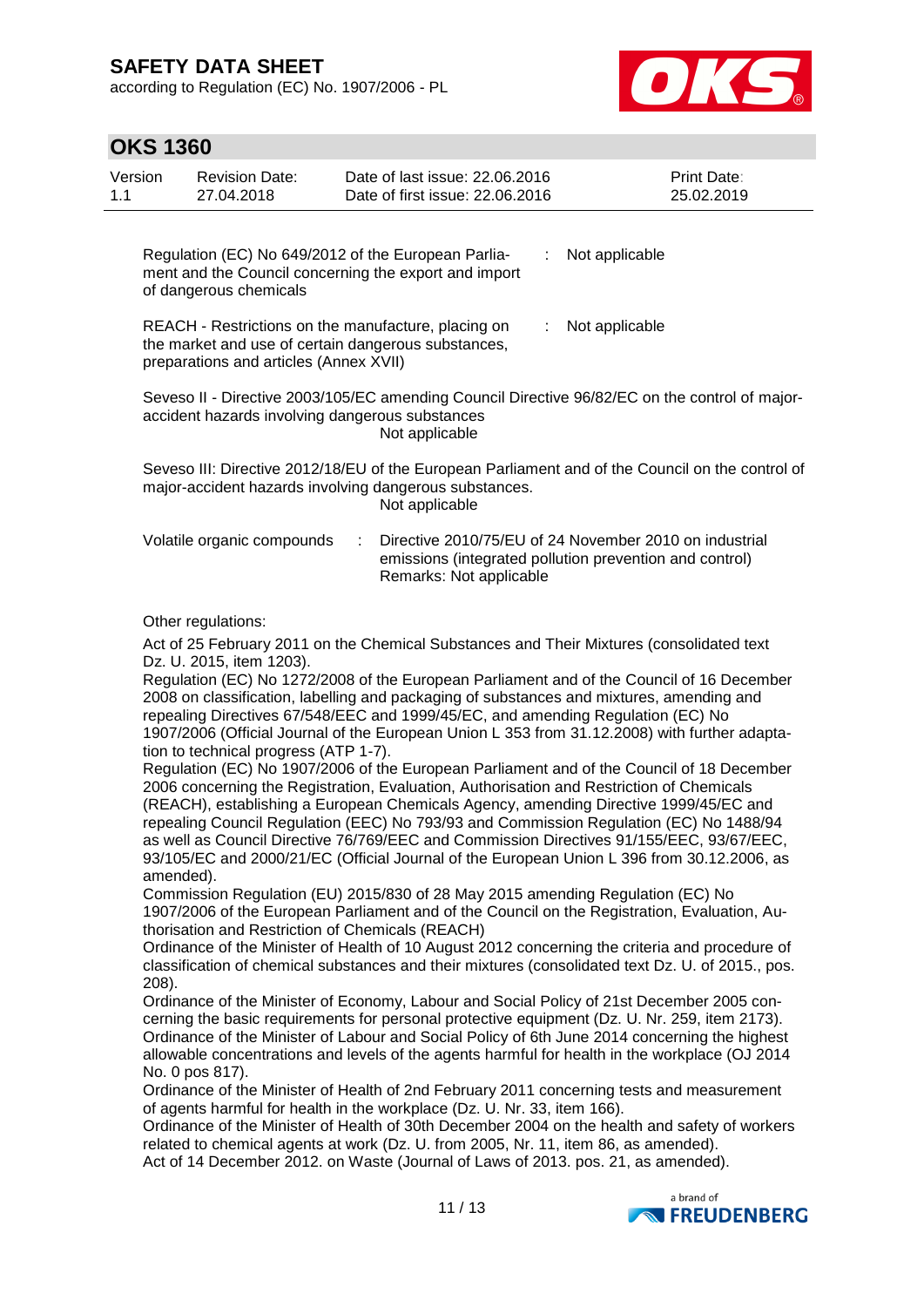according to Regulation (EC) No. 1907/2006 - PL



### **OKS 1360**

| Version | Revision Date: | Date of last issue: 22,06,2016  | <b>Print Date:</b> |
|---------|----------------|---------------------------------|--------------------|
| 1.1     | 27.04.2018     | Date of first issue: 22.06.2016 | 25.02.2019         |

Act of 13 June 2013. On packaging and packaging waste Journal. U. of 2013. Item. 888, as amended).

Ordinance of the Minister of Environment of 9th December 2014 on Waste Catalog (Dz. U. 2014 item 1923).

Ordinance of the Minister of Environment on the requirements for carrying out the process of thermal treatment of waste and how to deal with waste produced in the process. (Dz. U. of 2016., Pos. 108)

Act of 19 August 2011 on transport of dangerous goods (Dz. U. Nr. 227, item 1367, as amended).

Government Statement of 26 July 2005 on enforcing of changes Annexes A and B of European Agreement concerning international transport of dangerous goods by road (ADR) (Dz. U. Nr. 178, item 1481, as amended).

Ordinance of the Minister of Health of 20th April 2012 concerning labeling of containers of dangerous substances and dangerous mixtures and some mixtures ((consolidated text) Dz. U. z 2015 nr. 0 poz. 450).

Ordinance of the Minister of Health of 11th June 2012 concerning categories of dangerous substances and dangerous mixtures for which containers must be fitted with child-resistant fastenings and a tactile warning of danger (Dz. U. from 2012, item 688 as amended).

#### **15.2 Chemical safety assessment**

This information is not available.

### **SECTION 16: Other information**

#### **Full text of other abbreviations**

ADN - European Agreement concerning the International Carriage of Dangerous Goods by Inland Waterways; ADR - European Agreement concerning the International Carriage of Dangerous Goods by Road; AICS - Australian Inventory of Chemical Substances; ASTM - American Society for the Testing of Materials; bw - Body weight; CLP - Classification Labelling Packaging Regulation; Regulation (EC) No 1272/2008; CMR - Carcinogen, Mutagen or Reproductive Toxicant; DIN - Standard of the German Institute for Standardisation; DSL - Domestic Substances List (Canada); ECHA - European Chemicals Agency; EC-Number - European Community number; ECx - Concentration associated with x% response; ELx - Loading rate associated with x% response; EmS - Emergency Schedule; ENCS - Existing and New Chemical Substances (Japan); ErCx - Concentration associated with x% growth rate response; GHS - Globally Harmonized System; GLP - Good Laboratory Practice; IARC - International Agency for Research on Cancer; IATA - International Air Transport Association; IBC - International Code for the Construction and Equipment of Ships carrying Dangerous Chemicals in Bulk; IC50 - Half maximal inhibitory concentration; ICAO - International Civil Aviation Organization; IECSC - Inventory of Existing Chemical Substances in China; IMDG - International Maritime Dangerous Goods; IMO - International Maritime Organization; ISHL - Industrial Safety and Health Law (Japan); ISO - International Organisation for Standardization; KECI - Korea Existing Chemicals Inventory; LC50 - Lethal Concentration to 50 % of a test population; LD50 - Lethal Dose to 50% of a test population (Median Lethal Dose); MARPOL - International Convention for the Prevention of Pollution from Ships; n.o.s. - Not Otherwise Specified; NO(A)EC - No Observed (Adverse) Effect Concentration; NO(A)EL - No Observed (Adverse) Effect Level; NOELR - No Observable Effect Loading Rate; NZIoC - New Zealand Inventory of Chemicals; OECD - Organization for Economic Co-operation and Development; OPPTS - Office of Chemical Safety and Pollution Prevention; PBT - Persistent, Bioaccumulative and Toxic substance; PICCS - Philippines Inventory of Chemicals and Chemical Substances; (Q)SAR - (Quantitative) Structure Activity Relationship; REACH - Regulation (EC) No